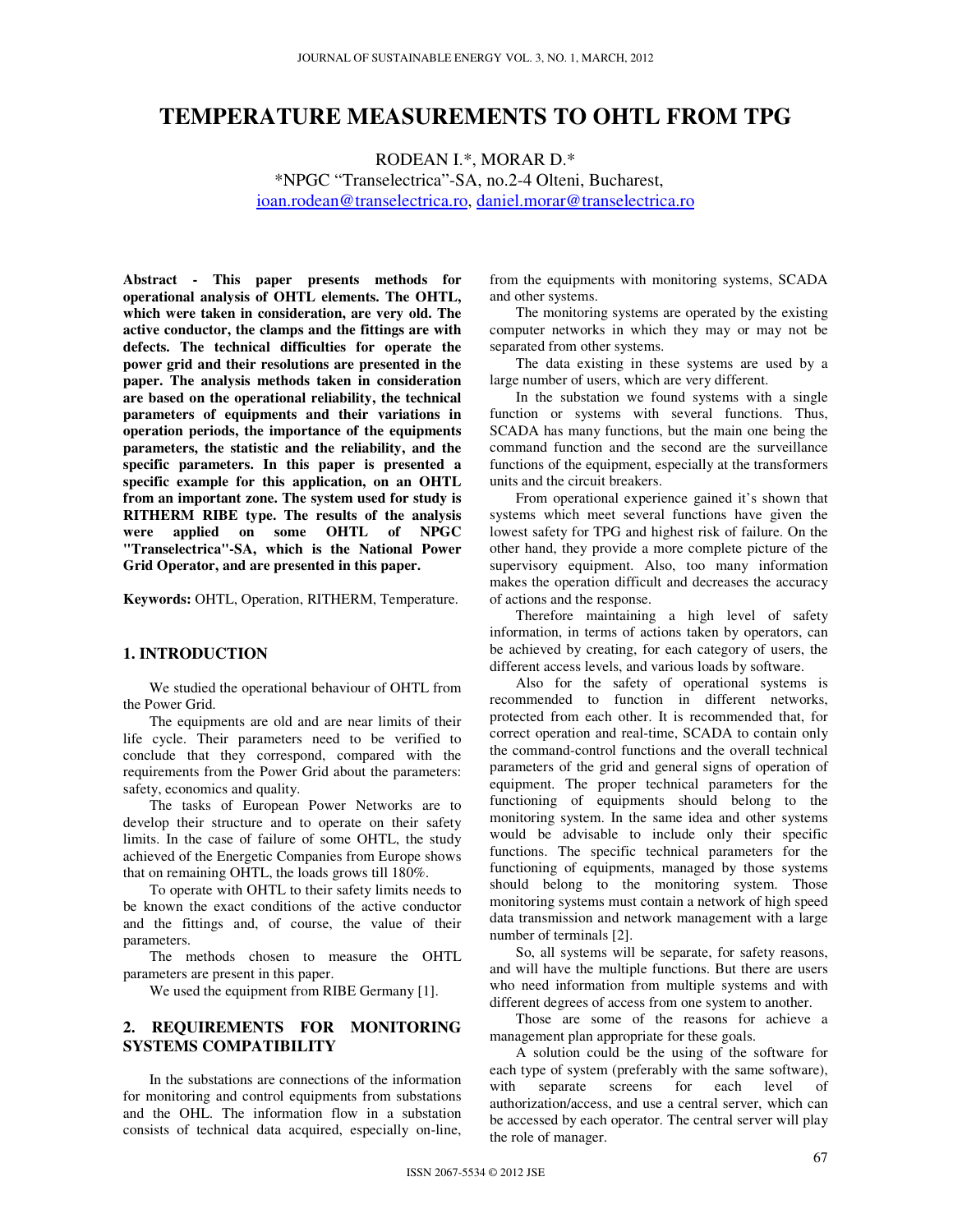#### **3. DESCRIPTION OF EQUIPMENTS**

In the transport of the electric energy are many factors influencing: the safety condition of the Power Grid, the quality of the electric energy, the economic factors and their normal operation. Those factors also have influence on the life time of the equipments (their wear).

The RITHERM system offers the optimum monitoring of the OHTL conductor temperature. The RITHERM system measures the OHTL parameters online.

The RITHERM system can makes the measurements of following parameters of the OHTL:

-The temperature of the active conductor

-The load on OHTL

The system also has sensors for:

-The temperature of air (ambiance)

-The wind speed

The system calculates the limits of parameters and corrects the erroneous measurements of parameters (load, temperature). The factors taken in consideration by the system are: the ambient temperature, the wind speed, the load on OHTL and the conditions of operation of the active conductor and the fittings.

This system uses the SAW technology, with radar wave for measurement. Comparing the other similar systems, the RITHERM system no needs to feed from external sources. The RITHERM system parameters are continuously measured with an SAW sensor, which are no need to be powered, being mounted on the active conductor. The RITHERM system reads the parameters from the sensor/central unit, then transmit the information to the server and finally at the users. For this task the RITHERM system is used an independent source [1].

The communication between receiver and central unit is achieved by optical support and the communication between central unit and user's server are routed by GPRS systems [1].

The software, which was installed on user's PC at his headquarter, offers the values of the OHTL parameters on-line on PC screen. The software offers the on-line viewing of the parameters in graphics mode.

The GPRS transmission by the RITHERM system is optimum, reducing the open time of the system to minimum [1].

The energy source of the RITHERM system is based on the solar energy system.

## **4. OPERATION METHOD FOR THE EQUIPMENT**

The RITHERM system is functional on an OHTL from Romanian Power Grid System: OHTL Fântânele-Gheorgheni 220kV, from Sibiu Transmission Subsidiary. The RITHERM system is in function, for measure the temperature of the active conductor.

The OHTL Fântânele-Gheorgheni 220kV is in function from 1960. Their components are original. So, both the conductor and the fittings are very old.

That temperature measurement of the OHTL's active conductor is necessary to monitor behaviour of this OHTL in operational time.

The OHTL's active conductor is the ACSR 400/93 mm<sup>2</sup> type. The electric resistances of the splices are very high, because of their components, which are aging.

The values of the temperature recorded from the OHTL Fântânele-Gheorgheni 220kV with the RITHERM system shows that the temperature of fittings and splices are higher than the active conductor and this fact need to be changed in the future.

The values of the temperature of the fittings were verified using the infrared systems. The apparatus used for infrared measurement is the Fluke type.

The values of the OHTL's parameters obtained from the RITHERM system were analyzed and the results were compared with the theoretical calculus. The limits for the difference between the theoretical calculus and the practical results were established at an error coefficient of 2.3%.

For analyze the data, provided by the system, the authors have chosen the method based on the probabilistic models [2]. Was used the specific data from this OHTL for promote acquisition of new equipments for supervisory the others OHTL considered.

However, the system chosen proved to be reliable.

The conclusions of this study on the OHTL are:

-The OHTL needs to be rehabilitated (especially the fittings)

-The measurements achieved with the RITHERM system was successfully

The measurements of OHTL's fittings in the infrared are shown in the Fig. 1.:



**Fig. 1. The infrared graphic of the OHTL's fittings**

The values of the temperature recorded by the RITHERM system are presented in the Fig. 2.:



**Fig. 2. The temperature of the active conductor**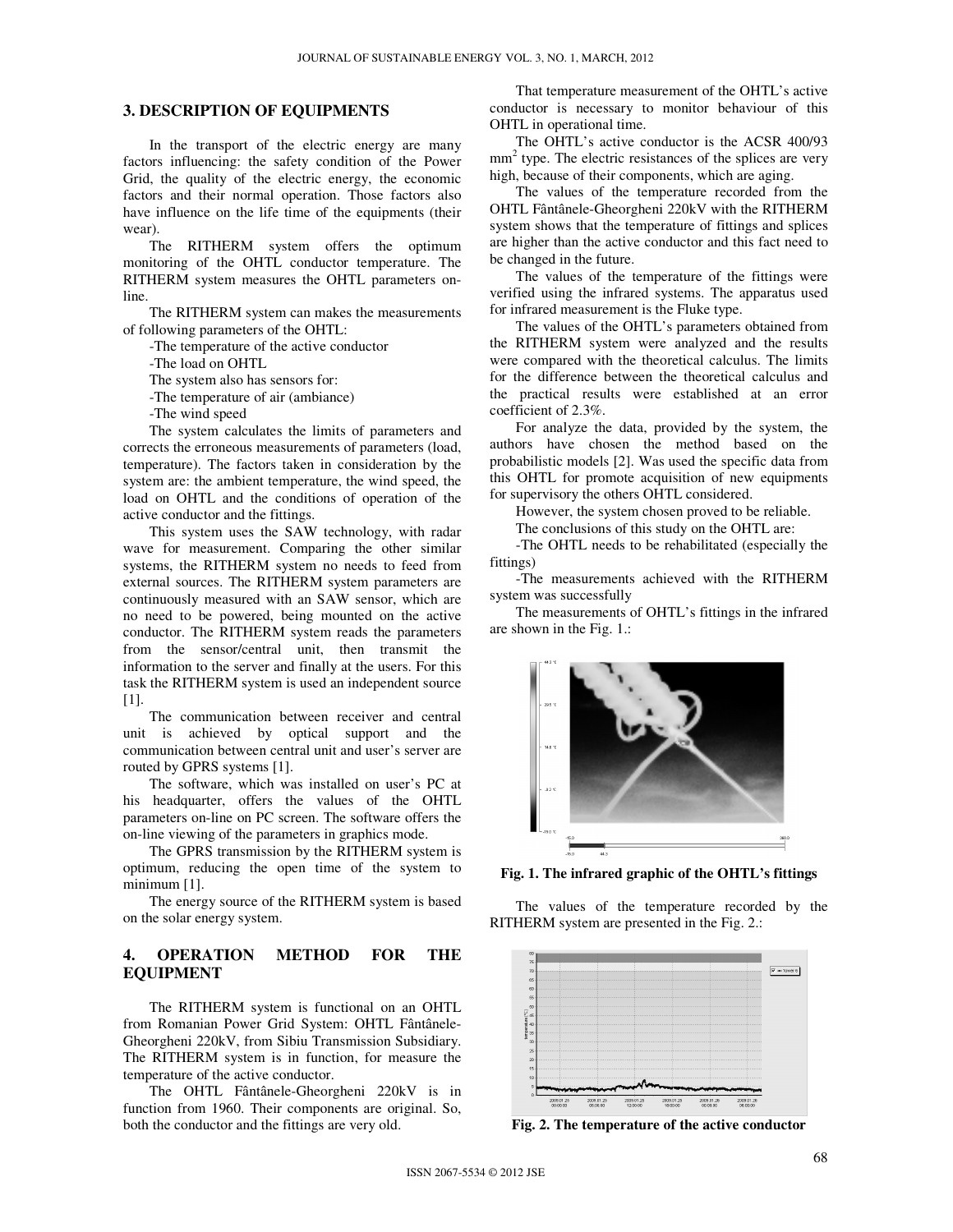The values of the ambient temperature recorded by the RITHERM system are presented in the Fig. 3.:



The OHTL was evaluated about its reliability and the reliability of each component, taking into account the number of failures of the equipment. The result of this evaluation is shown in table 1.

**Table 1. Representative data obtained by RITHERM.** 

|                |            | conductor           | ambient     | load |
|----------------|------------|---------------------|-------------|------|
| no.            | date       | temperature         | temperature |      |
|                |            | $\rm \bar{[}^{0}C]$ | [C]         | [MW] |
| 1              | 12.12.2008 | 5,8                 | 1,7         | 8    |
|                | 11:14      |                     |             |      |
| 2              | 12.12.2008 | 5,4                 | 2,1         | 8    |
|                | 11:15      |                     |             |      |
| 3              | 12.12.2008 | 5,3                 | 1,7         | 8    |
|                | 11:17      |                     |             |      |
| $\overline{4}$ | 12.12.2008 | 5,6                 | 1,7         | 8    |
|                | 11:18      |                     |             |      |
| 5              | 09.12.2010 | 6,0                 | 3,3         | 22   |
|                | 19:43      |                     |             |      |
| 6              | 09.12.2010 | 6,1                 | 3,2         | 21,5 |
|                | 19:44      |                     |             |      |
| 7              | 09.12.2010 | 6,0                 | 3,2         | 21,5 |
|                | 19:45      |                     |             |      |
| 8              | 29.12.2010 | 3,4                 | $-6,6$      | 14,4 |
|                | 22:07      |                     |             |      |
| 9              | 29.12.2010 | $\overline{3,6}$    | $-6,5$      | 14,4 |
|                | 22:10      |                     |             |      |
| 10             | 29.12.2010 | 3,6                 | $-6,7$      | 14,4 |
|                | 22:14      |                     |             |      |
| 11             | 29.12.2010 | 3,7                 | $-6,6$      | 16,3 |
|                | 22:15      |                     |             |      |
| 12             | 29.12.2010 | 3,7                 | $-6,9$      | 16,3 |
|                | 22:20      |                     |             |      |
| 13             | 29.12.2010 | 4,0                 | $-6,5$      | 16,3 |
|                | 22:25      |                     |             |      |
| 14             | 30.12.2010 | 0,3                 | $-12,3$     | 11,5 |
|                | 09:18      |                     |             |      |
| 15             | 30.12.2010 | 0,2                 | $-12,3$     | 11,5 |
|                | 09:19      |                     |             |      |
| 16             | 30.12.2010 | $\overline{0,1}$    | $-12,2$     | 11,5 |
|                | 09:20      |                     |             |      |
| 17             | 30.12.2010 | $-1,2$              | $-12,4$     | 11,5 |
|                | 09:23      |                     |             |      |
| 18             | 04.01.2011 | 0,9                 | $-4,4$      | 37,3 |
|                | 05:28      |                     |             |      |
| 19             | 04.01.2011 | 0, 8                | $-4,6$      | 37,3 |
|                | 05:29      |                     |             |      |
| 20             | 04.01.2011 | 0,7                 | $-4,6$      | 44,4 |
|                | 05:30      |                     |             |      |
| 21             | 04.01.2011 | 0,7                 | $-4,7$      | 44,4 |
|                | 05:31      |                     |             |      |
|                |            |                     |             |      |
|                |            |                     |             |      |

|     |                         | conductor         | ambient     | load              |
|-----|-------------------------|-------------------|-------------|-------------------|
| no. | date                    | temperature       | temperature |                   |
|     |                         | $[{}^0C]$         | $[^0C]$     | [MW]              |
| 22  | 05.01.2011              | 7,1               | $-10.1$     | 21,9              |
|     | 07:14                   |                   |             |                   |
| 23  | 05.01.2011              | 7,0               | $-10,1$     | $\overline{24,3}$ |
|     | 07:15                   |                   |             |                   |
| 24  | 03.03.2011              | 9,2               | 1,8         | 10,8              |
|     | 09:14                   |                   |             |                   |
| 25  | 03.03.2011              | $\overline{9,2}$  | 1,8         | $\overline{11,1}$ |
|     | 09:15                   |                   |             |                   |
| 26  | 03.03.2011              | 9,5               | 1,7         | 11,1              |
|     | 09:16                   |                   |             |                   |
| 27  | 06.06.2011              | 17,9              | 16,9        | 6,5               |
|     | 23:43                   |                   |             |                   |
| 28  | 06.06.2011              | 17,9              | 17,0        | 6,5               |
|     | 23:44                   |                   |             |                   |
| 29  | 06.06.2011              | 18,1              | 16,9        | 5,7               |
|     | 23:45                   |                   |             |                   |
|     | 06.06.2011              | 18,0              | 17,1        | $\overline{5,7}$  |
| 30  | 23:46                   |                   |             |                   |
| 31  | 05.06.2011              |                   |             |                   |
|     | 16:57                   | 40,4              | 26,3        | 16,7              |
| 32  | 05.06.2011              |                   |             |                   |
|     | 16:58                   | 40,7              | 26,3        | 16,7              |
| 33  | 05.06.2011              |                   |             |                   |
|     | 16:59                   | 41,222            | 26,263      | 11,2              |
| 34  | $08.\overline{08.2011}$ | $\overline{26,0}$ | 22,7        | 1,2               |
|     | 21:59                   |                   |             |                   |
| 35  | 08.08.2011              | $\overline{25,5}$ | 22,9        | $\overline{2}$    |
|     | 22:00                   |                   |             |                   |
| 36  | 21.08.2011              | $\overline{40,5}$ | 25,9        | 4,4               |
|     | 15:41                   |                   |             |                   |
|     | 24.08.2011              | 50,743492         | 31,581581   | 6,8               |
| 37  | 14:46                   | 13                | 12          |                   |

From this data were resulted the following conclusions:

- The periods were recorded with power losses in the LEA

- The periods in which the LEA had the corona losses

- The periods when on LEA was recorded the values of power below the natural power

- Periods when on LEA was recorded the values of power over the natural power or overload

- Changes in climatic parameters in the area during these years

- Components of the LEA that had some flaws

- Events in the LEA that resulted in damage to components

- Solutions for adjusting the TPG parameters to reduce power losses

### **5. CONCLUSION**

As far as the reliability offered by the OHTL, the work was focused mainly on the great achievements, achieved quite recently and putted into operation. Other systems were also analyzed, but because there were not obtained the satisfactory results, none comment was given here.